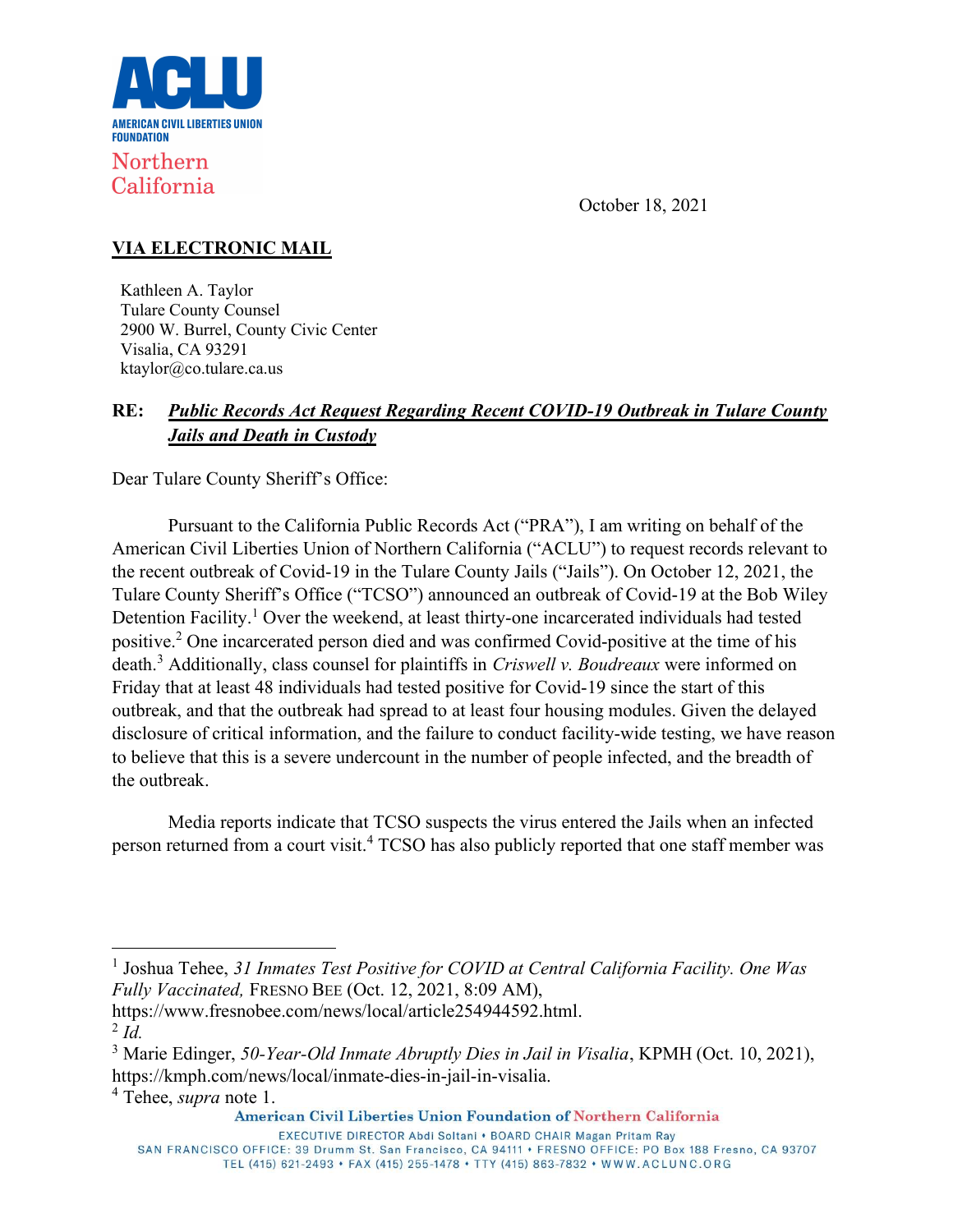hospitalized with Covid-19 in the week prior to the current outbreak.<sup>5</sup> Past outbreaks—both in the Tulare County Jails and in numerous other correctional and detention facilities around the country—have resulted from staff introduction of Covid-19 into the facility.

The outbreak is especially concerning given the Jails' mismanagement of previous Covid-19 outbreaks and the Tulare County Sheriff's obligations under an ongoing settlement agreement to carry out diligent testing of, and offer vaccinations to, both incarcerated individuals and Jail staff, and to ensure proper compliance with CDC guidance concerning mitigation of Covid-19.<sup>6</sup> TCSO has not established that they are following appropriate mitigation measures to prevent the outbreak's spread—most notably, promptly administering rapid Covid-19 tests to everyone in the Facility to ensure an accurate understanding of the current state of the outbreak to allow an effective response; committing to ongoing surveillance testing; effectively identifying and isolating symptomatic people; and ensuring widespread vaccine access for both staff and incarcerated individuals.<sup>7</sup>

The ACLU is concerned for the well-being of those incarcerated in the Jails, as well as the general public, who face a significantly increased risk of Covid-19 infection because of outbreaks which originate or spread at congregate jail facilities.<sup>8</sup> Accordingly, we seek the following records in possession of TCSO:

<sup>7</sup> See, e.g., CDC, Interim Guidance on Management of Coronavirus Disease 2019 (COVID-19) in Correctional and Detention Facilities, at https://www.cdc.gov/coronavirus/2019 ncov/community/correction-detention/guidance-correctional-detention.html#print (hereinafter

"Interim Guidance"); CDC, Interim Guidance for SARS-CoV-2 Testing in Correctional and Detention Facilities, at https://www.cdc.gov/coronavirus/2019-ncov/community/correctiondetention/testing.html#print (hereinafter "Testing"); CDC, COVID-19 Vaccine FAQs in Correctional and Detention Centers, at https://www.cdc.gov/coronavirus/2019-

SAN FRANCISCO OFFICE: 39 Drumm St. San Francisco, CA 94111 • FRESNO OFFICE: PO Box 188 Fresno, CA 93707 TEL (415) 621-2493 • FAX (415) 255-1478 • TTY (415) 863-7832 • WWW.ACLUNC.ORG

<sup>&</sup>lt;sup>5</sup> Tulare County Sheriffs Office, Covid-19 Dashboard, Oct. 11, 2021, at

https://tularecounty.ca.gov/sheriff/index.cfm/links/covid-19-dashboard/covid-numbers-10-11- 21/.

<sup>&</sup>lt;sup>6</sup> Settlement Agreement and Release, Criswell v. Boudreaux, No. 20-01048 (E.D. Cal. Aug. 8, 2021); Paul Myers, COVID Protocol Agreed on for Tulare County Jails, SUN GAZETTE (Sept. 15, 2021), https://thesungazette.com/article/health/2021/09/15/covid-protocol-agreed-on-for-tularecounty-jails/.

ncov/community/correction-detention/vaccine-faqs.html (hereinafter "Vaccine FAQs"); and CDC, Recommendations for Quarantine Duration in Correctional and Detention Facilities, at https://www.cdc.gov/coronavirus/2019-ncov/community/quarantine-duration-correctionalfacilities.html (hereinafter "Quarantine").

<sup>8</sup> See, e.g., Gregory Hooks & Wendy Sawyer, "Mass Incarceration, Covid-19, and Community Spread," Prison Policy Initiative, Dec. 2020, at

https://www.prisonpolicy.org/reports/covidspread.html.

EXECUTIVE DIRECTOR Abdi Soltani . BOARD CHAIR Magan Pritam Ray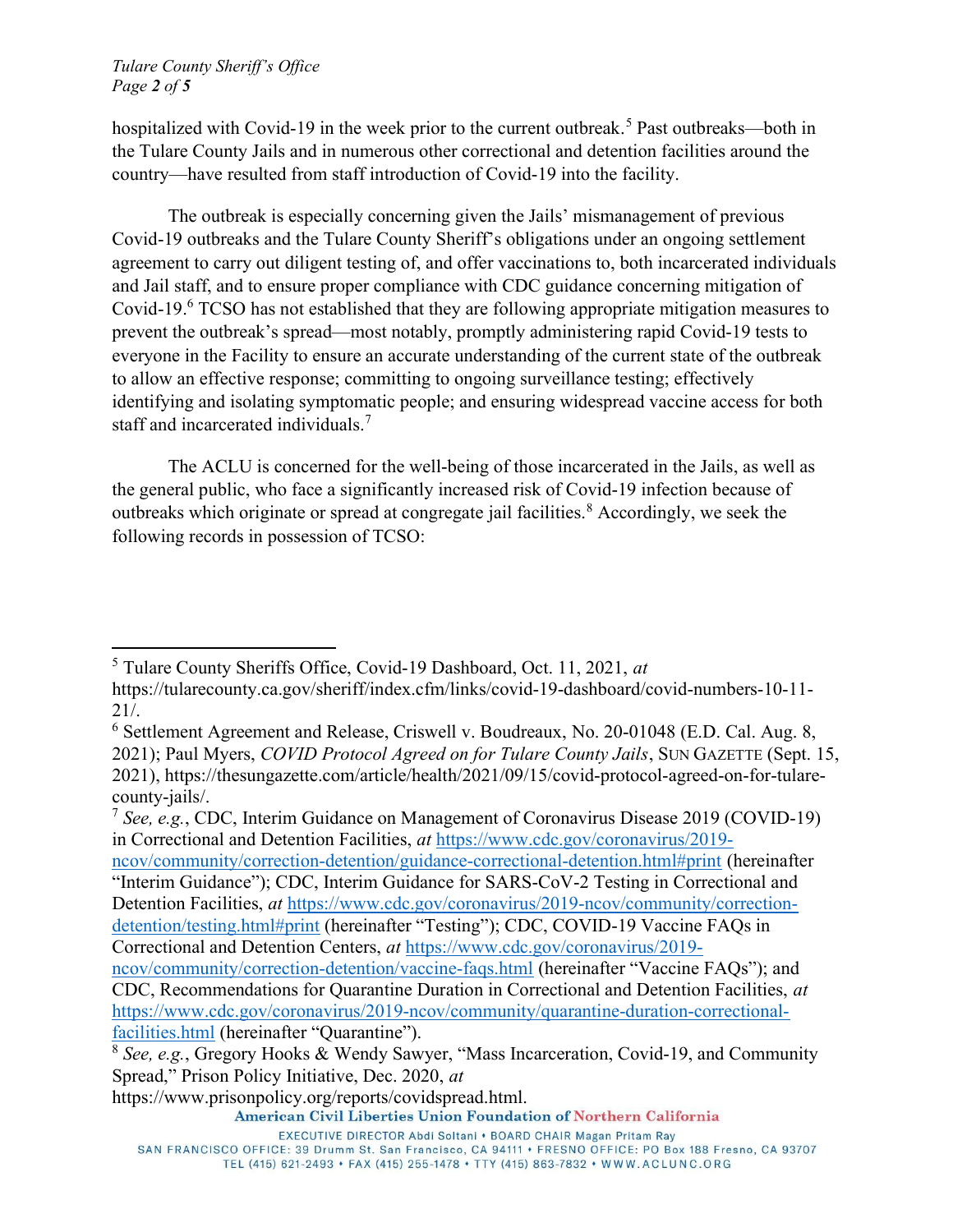#### Tulare County Sheriff's Office Page 3 of 5

- 1. All documents, including incident reports and communications, related to the death at the Jails on October 8, 2021, as well as documents related to any other in-custody deaths at the Jails for the period April 15, 2021 to October 15, 2021;
- 2. The autopsy report and the coroner's report of the deceased individual, as well as any other death reviews undertaken pursuant to TCSO or Wellpath policies related to the death at the Jails on October 8, 2021;
- 3. The autopsy report and the coroner's report from any in-custody deaths at the Jails for the period April 15, 2021 to October 15, 2021, as well as any other death reviews undertaken pursuant to TCSO, Wellpath, or County policies related to those deaths;
- 4. The names and booking numbers of all people currently incarcerated at the Jails and their housing locations (facility and unit) as of October 8, 2021;
- 5. An anonymized list of all incarcerated individuals, staff, vendors, and/or contractors who received one or more Covid-19 tests at the Jails for the period October 4, 2021 to October 15, 2021, including:
	- a. The type of test (rapid test or PCR test) each individual received;
	- b. The results of each test;
	- c. The housing unit of each individual (facility and unit);
- 6. Anonymized medical records over the past month of all people incarcerated at the Jails who tested positive in the current outbreak;  $9$
- 7. Anonymized grievance forms related to Covid-19 symptoms, testing, and management (and TCSO's responses) from all people incarcerated at the Jails who tested positive for Covid-19 in the current outbreak;
- 8. All TCSO policies and procedures related to court transfers during the Covid-19 pandemic, including in particular whether individuals are tested upon their return to the Jails following a visit to court or other time outside of the Jails;
- 9. All communications with local courthouses regarding court transfers and/or Covid-19 for the period April 15, 2020 to October 15, 2021;

<sup>&</sup>lt;sup>9</sup> HIPAA does not prohibit the production of de-identified medical records. Nw. Mem'l Hosp. v. Ashcroft, 362 F.3d 923, 933 (7th Cir. 2004) ("In passing HIPAA, Congress recognized a privacy interest only in 'individually identifiable medical records' and not redacted medical records, and HIPAA preempts state law in this regard.").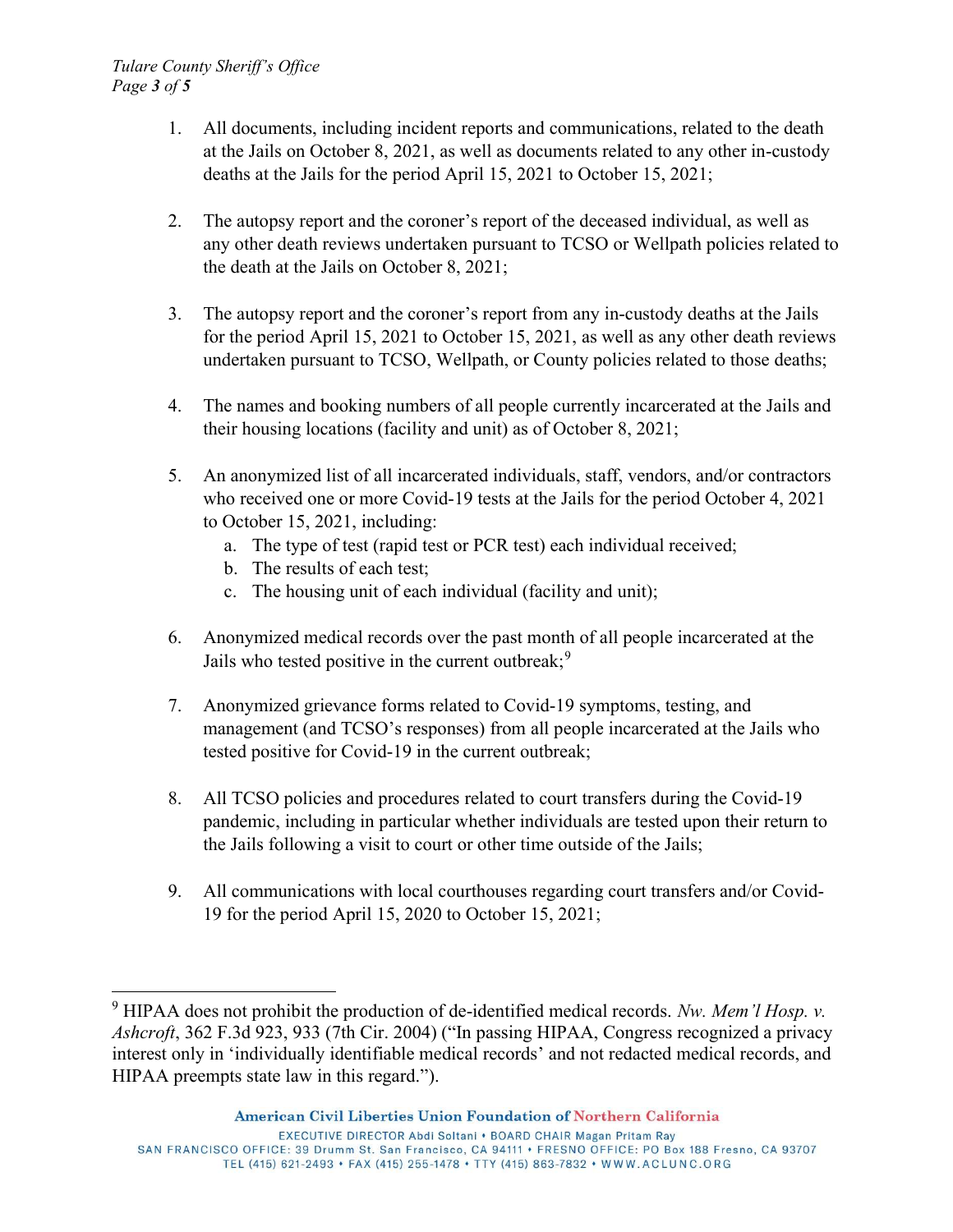- 10. An anonymized list of all Jails staff members and/or contractors who received one or more Covid-19 tests at the Jails, as well as the type of test (rapid test or PCR test) each individual received and the results of those tests, for the period October 4, 2021 to October 15, 2021;
- 11. All internal communications, or communications with Wellpath or Tulare County Health & Human Services Agency ("HHSA"), regarding individuals experiencing symptoms of Covid-19, redacted to preserve individuals' identities, for the period September 1, 2021 to October 15, 2021;
- 12. All internal communications, or communications with Wellpath or HHSA, regarding TSCO's response to the current Covid-19 outbreak, including regarding testing, contact tracing, isolation and quarantine, treatment, and evaluation of any changes to policy or practice;
- 13. Anonymized records pertaining to the staff member hospitalized during the week of October 2, 2021, as reported in the TCSO Dashboard, relevant to Covid-19 including:
	- a. The staff member's job duties and assignments;
	- b. The staff member's Covid-19 testing history;
	- c. The staff member's Covid-19 vaccination history;
	- d. The staff member's hours worked, and locations worked, at the Jails for the period September 15, 2021 to the date of hospitalization.
- 14. All policies, procedures, memoranda, and communications (internal and external) regarding the institution of lockdowns as part of the current outbreak, including the timing, duration, and scope of such lockdowns;

If portions of any documents are exempt from disclosure, please provide the non-exempt portions.<sup>10</sup> If the records must be redacted for disclosure, please redact the records and identify the reason for the redaction. Also, please provide complete documents, even if portions of them do not appear to be responsive to this request.

If you believe this request is overly broad, Government Code  $\S$  6253.1(a) requires that you (1) provide assistance in identifying responsive records and information; (2) describe the information technology and physical location in which the records exist; and (3) provide suggestions to overcome any practical basis that you assert as a reason to delay or deny access to the records or information sought.

 $10$  Gov't Code 6253(a).